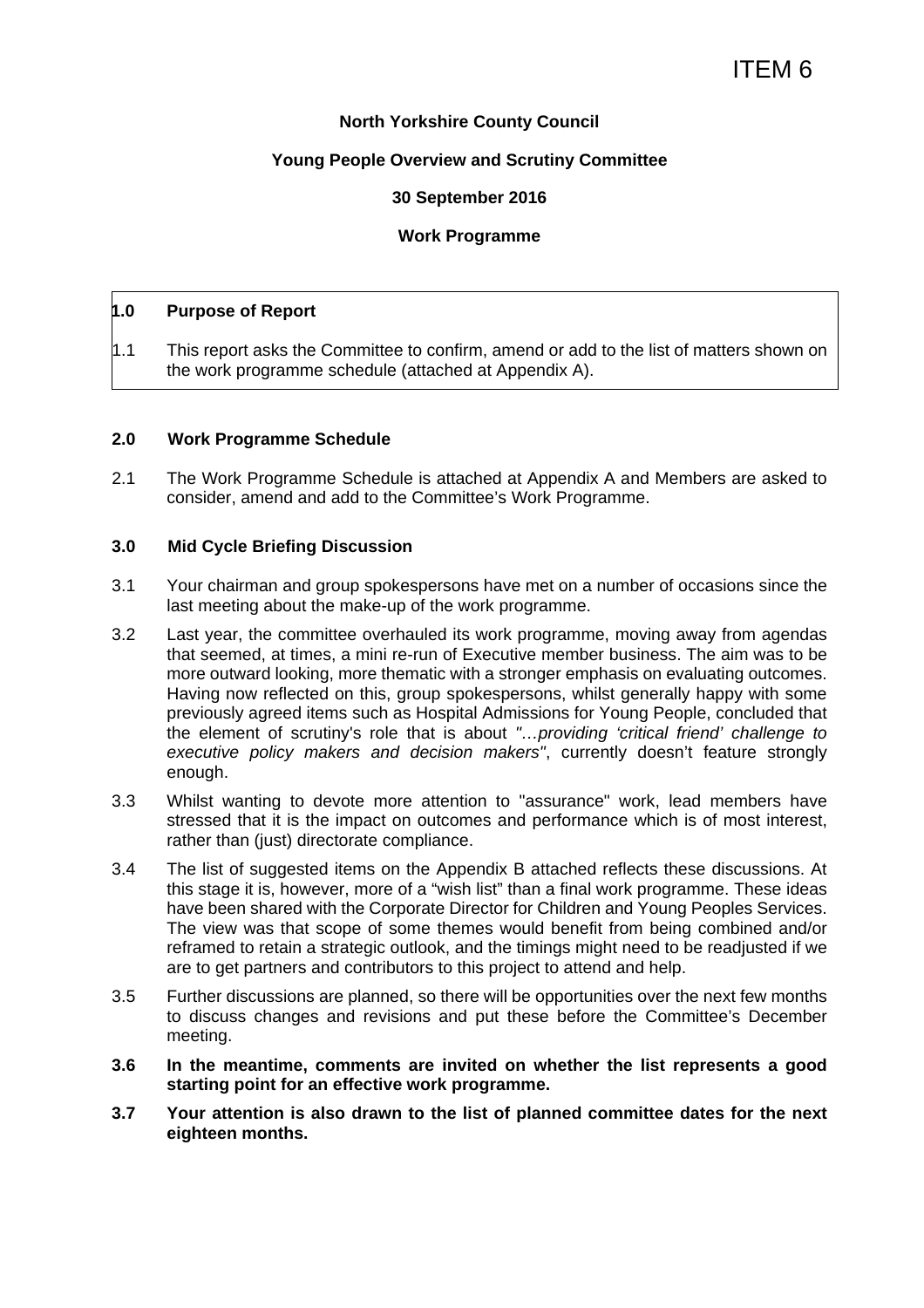#### **4.0 White Paper**

- 4.1 When Carolyn briefed the committee at its June meeting on the White Paper, members said they would like to take some time out to discuss its implications. Having since spoken to the group spokespersons and to the Director, what would be of most use is a broad ranging discussion/briefing on the changing landscape of education – the increasingly diverse nature of school status, the evolving role of local education authorities etc. If this is feasible, it would certainly help clarify thinking on the items listed - assuming they are agreed.
- 4.2 **The Chairman's suggestion is to do something along these lines straight after the end of the 16 December Scrutiny Committee meeting. Members' views are sought**.

#### **5.0 Youth Justice System**

- 5.1 The group spokesperson have also agreed to look at the local changes planned to the Youth Justice System, which is under national departmental review for the Ministry of Justice. The review is examining evidence on what works to prevent youth crime and rehabilitate young offenders, and how this is applied in practice; how the youth justice system can most effectively interact with wider services for children and young people; and whether the current delivery models and governance arrangements remain fit for purpose and achieve value for money. The final report was expected in July 2016, but has been delayed.
- 5.2 Bearing in mind structural changes at a local level are under consideration, your Chairman has asked that the planned briefing to group spokespersons be held over to the February 2017 Mid Cycle Briefing, by which time a clearer picture will emerge of the direction the North Yorkshire Justice Board intends to take. And then a decision can be taken about how best to bring that to the attention of the full committee

#### **6.0 Recommendation**

6.1 The Committee is asked to confirm, comment or add to the areas of work listed in the Work Programme schedule.

DANIEL HARRY SCRUTINY TEAM LEADER County Hall, **Northallerton** 

Author and Presenter of Report: Ray Busby Contact Details: Tel: 01609 532655 E-mail: ray.busby@northyorks.gov.uk 20 September 2016

Background Documents Nil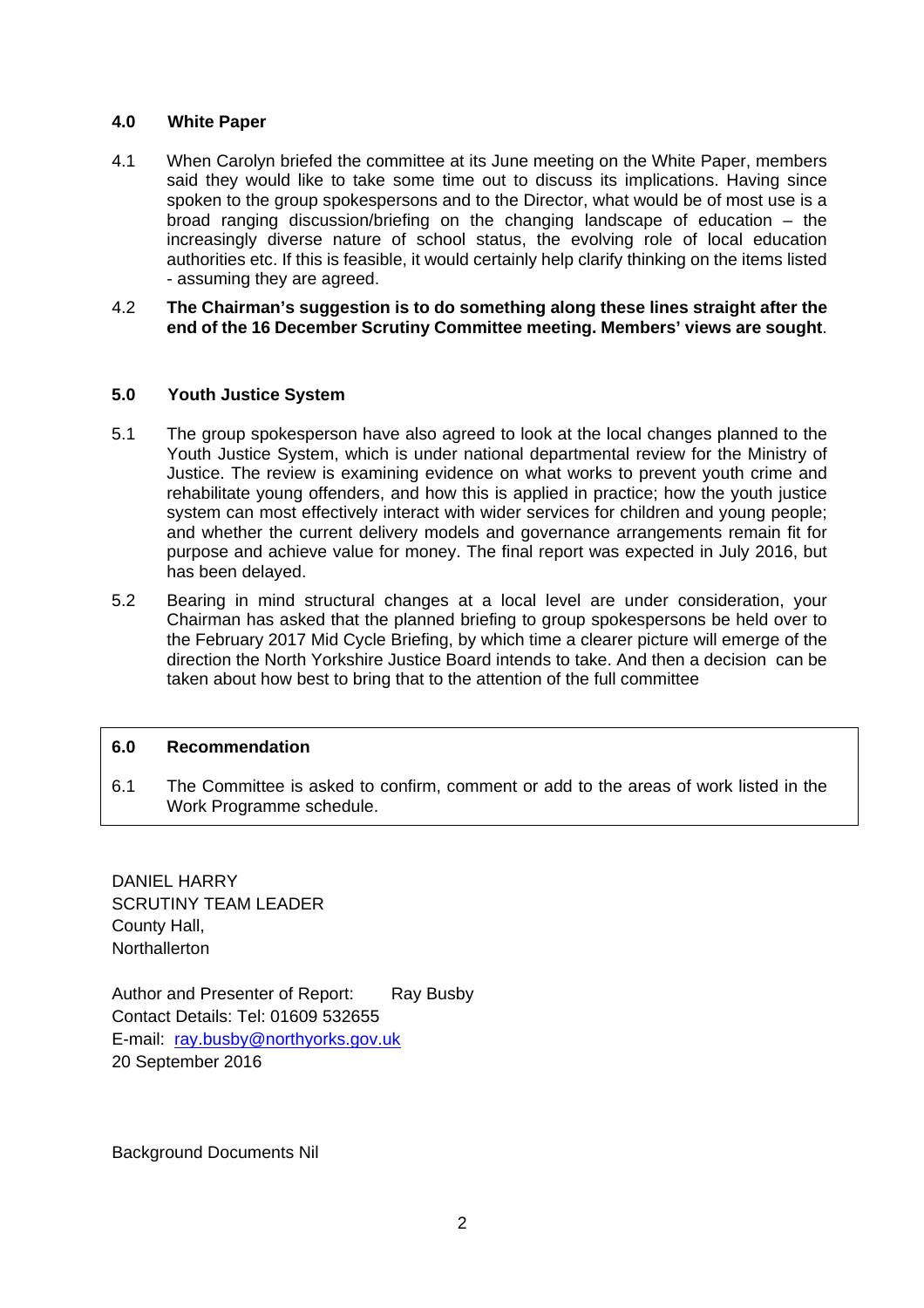### **Young People Overview and Scrutiny Committee – Work Programme Schedule 2016 / 17**

#### **Scope**

The Council's corporate organisation and structure, resource allocation, asset management, procurement policy, people strategy, equality & diversity, performance management, communication and access to services.

Partnership working, community development, community engagement, community strategies and community safety. This Committee shall be the Crime & Disorder Committee for the purposes of Part 3 of the Police and Justice Act 2006.

#### **Meeting dates (All 10.30am unless stated)**

| <b>Committee Meetings</b>                                | 16 December 2016                   | 24 March 2017 | 9 June 2017   | 8 September 2017 |
|----------------------------------------------------------|------------------------------------|---------------|---------------|------------------|
| <b>Mid Cycle Briefings (Group</b><br>Spokespersons only) | 4 November 2016   10 February 2017 |               | 21 April 2017 | 20 October 2017  |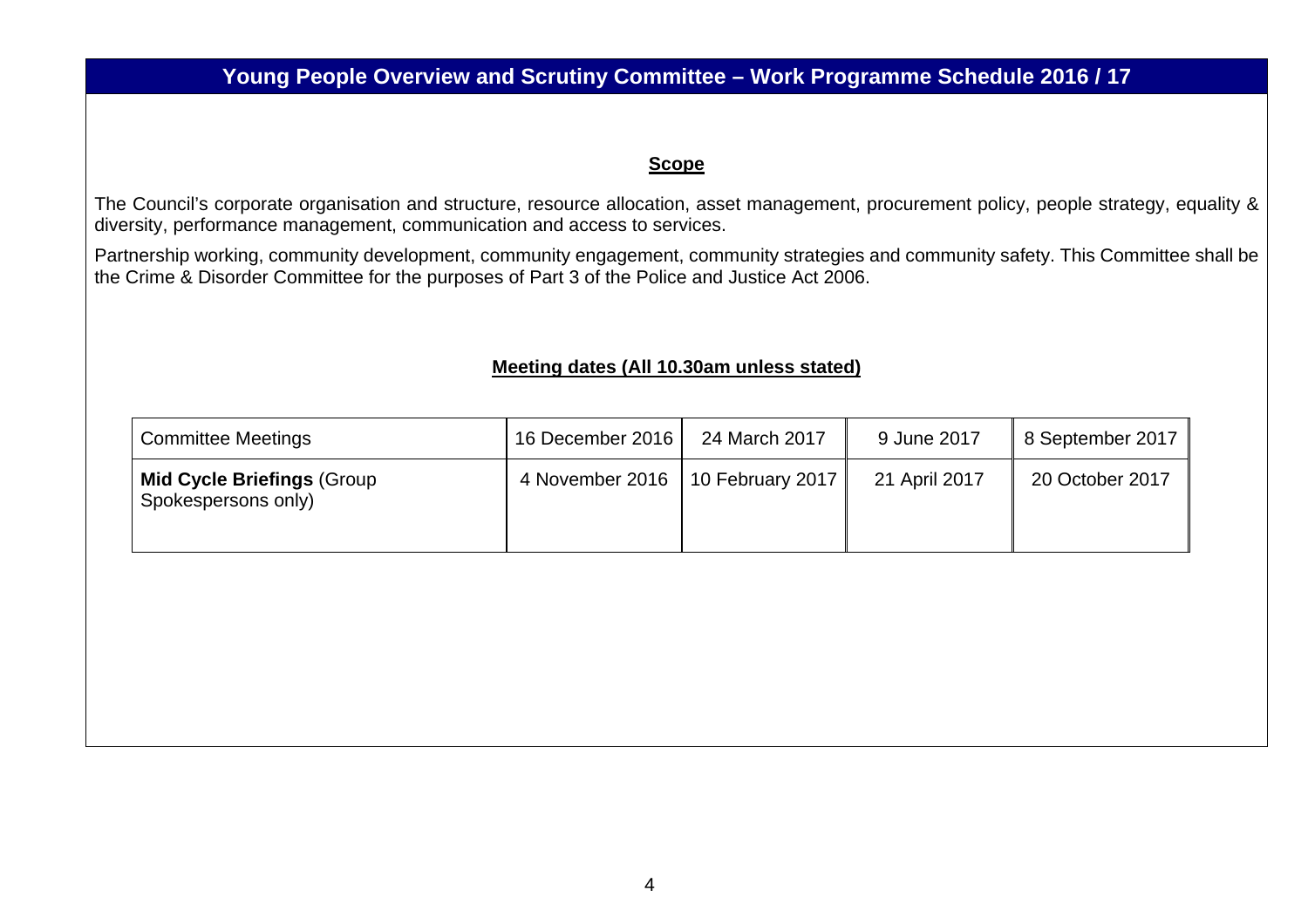### **Young People Overview and Scrutiny Committee – Work Programme Schedule 2016/17**

#### **Future Items**

| <b>Meeting</b>      | <b>Subject</b>                                              | <b>Aims/Term of Reference</b>                                                                                                                                                                                                                                                                                                                                                                                                                                                       |
|---------------------|-------------------------------------------------------------|-------------------------------------------------------------------------------------------------------------------------------------------------------------------------------------------------------------------------------------------------------------------------------------------------------------------------------------------------------------------------------------------------------------------------------------------------------------------------------------|
| Each meeting        | Work Programme Report                                       | Regular report where the Committee reviews its work programme                                                                                                                                                                                                                                                                                                                                                                                                                       |
|                     |                                                             |                                                                                                                                                                                                                                                                                                                                                                                                                                                                                     |
| 16 December<br>2016 | Resilience of outcomes/improvement<br>at KS2 & 4            | To consider how the resilience of pupils at KS2 can be reflected within KS4 pupils                                                                                                                                                                                                                                                                                                                                                                                                  |
|                     |                                                             |                                                                                                                                                                                                                                                                                                                                                                                                                                                                                     |
| 24 March 2017       | Early intervention in Schools on<br>Smoking, Drugs, Alcohol | To consider how to ensure better early intervention on Smoking, Drugs and<br>Alcohol                                                                                                                                                                                                                                                                                                                                                                                                |
|                     | <b>Hospital Admissions</b>                                  | Especially mental health services support for young people, managing cases in<br>the community, whether there has been an increase in cases with complex<br>needs, the nature of the case mix on admission - is it changing. The contribution<br>of inappropriate placements and/or insufficient community resources. Possibly<br>then followed up by a series of discussions with key health personnel on causes<br>of admission, substance abuse, self-harm, eating disorders etc |
|                     | Closing the Gap in Educational<br>Achievement               | Having looked at this topic last year, Committee agreed to follow up<br>developments, assess progress. How young people are supported to meet their<br>needs and aspirations. How residents learn throughout their lives, are skilled and<br>ready for Employment and fulfil their potential. Would be a review of the strategy.<br>Essentially, are the objectives of the strategy being met?                                                                                      |

Please note that this is a working document, therefore topics and timeframes might need to be amended over the course of the year.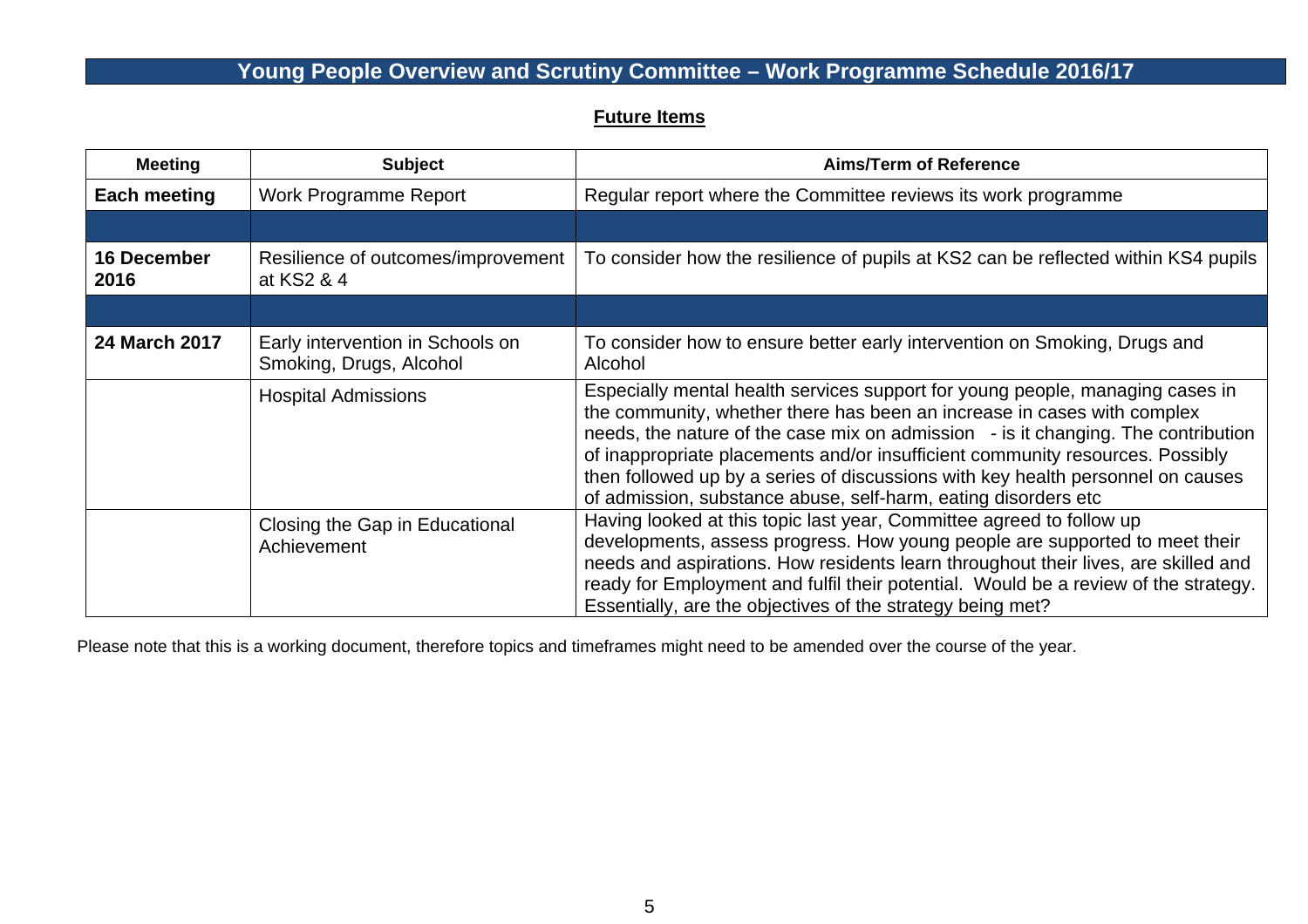## PROVISIONAL YP SCRUTINY WORK SCHEDULE: UPDATE

| <b>TOPIC</b>                                          | <b>SCOPE</b>                                                                                                                                                                                                                                                                                                                                                                                                                                                                                                                                                          | <b>TIMING</b>                                                                                                                                                                |
|-------------------------------------------------------|-----------------------------------------------------------------------------------------------------------------------------------------------------------------------------------------------------------------------------------------------------------------------------------------------------------------------------------------------------------------------------------------------------------------------------------------------------------------------------------------------------------------------------------------------------------------------|------------------------------------------------------------------------------------------------------------------------------------------------------------------------------|
| Child Poverty - refresh<br>the Child Poverty strategy | Cllr Sanderson referred to this in a recent meeting with portfolio<br>holders/Directors. Janet Jefferson was at the same Health<br>workshop and has asked for an informal briefing to a Mid Cycle<br><b>Briefing</b>                                                                                                                                                                                                                                                                                                                                                  | Possible MCB on 4 Nov 16 or 10 Feb 17.                                                                                                                                       |
| SATS - pressures on<br>children local concerns        | The Chair of the Committee, Janet Jefferson, has relayed concerns<br>raised with her by parents expressing disquiet about the pressure<br>of SATS and its effects - a sense of "children being set up to fail".<br>Not intended to be a scrutiny item, more a request for a<br>professional, directorate perspective.                                                                                                                                                                                                                                                 | MCB on 4 Nov 16.                                                                                                                                                             |
| Youth Justice Review                                  | Members to receive a briefing paper in September about the<br>work, and future, of the Youth Justice System.                                                                                                                                                                                                                                                                                                                                                                                                                                                          | Briefing to be taken at Feb 2017 MCB.<br>Paper briefing to be circulated for<br>committee. Possible broader based item<br>on Youth Justice to Committee in March or<br>June. |
| Resilience of<br>Outcomes/Improvements<br>at KS2      | Approach being taken to improve the resilience of pupils at KS2<br>.Possibly to include:<br>Profile of KS2 performance: eg geographically, by gender<br>breakdown etc.<br>Understanding conclusions about the reason for relative<br>under-performance in KS2.<br>Quality of information and data - How we identify lowest<br>achieving pupils etc.<br>Effectiveness of support provided to schools by the LEA,<br>approach, and capacity, targeted?<br>What strategies are being employed by governors, head<br>teachers, schools, and how does the EA support this. | 16 December committee meeting (date<br>may be an issue bearing in mind it is the<br>last day of term)                                                                        |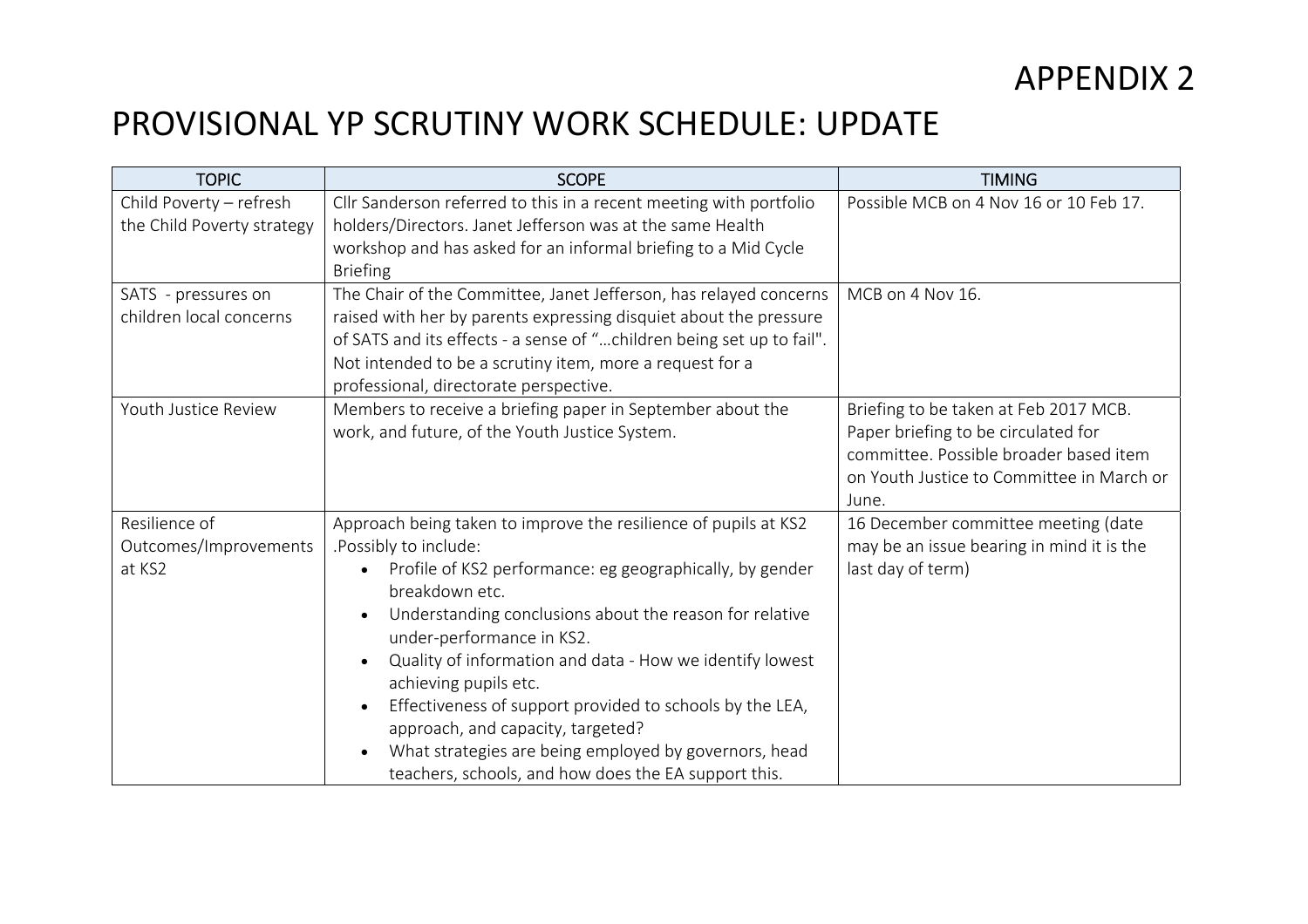|                                                                           | Scrutiny hear from representatives from schools, trusts etc., as is<br>practical and feasible, in order to gain a good insight.                                                                                                                                                                                                                                                                                                                                                           |                                                                                                                                                                                               |
|---------------------------------------------------------------------------|-------------------------------------------------------------------------------------------------------------------------------------------------------------------------------------------------------------------------------------------------------------------------------------------------------------------------------------------------------------------------------------------------------------------------------------------------------------------------------------------|-----------------------------------------------------------------------------------------------------------------------------------------------------------------------------------------------|
| <b>Hospital Admissions</b>                                                | Especially mental health services support for young people,<br>managing cases in the community, whether there has been an<br>increase in cases with complex needs, the nature of the case mix<br>on admission - is it changing. The contribution of inappropriate<br>placements and/or insufficient community resources. Possibly<br>then followed up by a series of discussions with key health<br>personnel on causes of admission, substance abuse, self-harm,<br>eating disorders etc | Acknowledged that this is an ambitious<br>undertaking. Plan to be agreed in outline<br>by Group Spokespersons in 4 Nov MCB and<br>then 16 December Committee. Work<br>undertaken in new year. |
| Place planning. Shaping<br>future education<br>provision                  | Our projections about need/demand and how the LEA<br>shapes/influences provision. Working with the schools<br>commissioner. Possibly linked to admissions analysis and<br>understanding of exclusions.                                                                                                                                                                                                                                                                                    | 4 Nov MCB. (possibly Feb 2017)<br>Earliest for committee 24 March, perhaps<br>even June 2017                                                                                                  |
| School Admissions -<br>status                                             | How work under diversified schools governance. Our admission<br>procedures now and how we expect them, and schools and MAT's<br>attitudes to them, to change. How place allocations are made. A<br>bit about the customer experience ie how easy it is to make<br>applications, quality of information we provide about the process,<br>What is the (parental) experience. Appeals etc.                                                                                                   | 10 Feb 17 MCB.<br>Earliest for committee 24 March or, more<br>likely, 3 June 2017                                                                                                             |
| School exclusions -<br>Prevalence, profile and<br>role of local authority | What is the position on school exclusions - prevalence, profile and<br>role of local authority? How do we respond, what are the support<br>arrangements, how is the picture changing                                                                                                                                                                                                                                                                                                      | Same timetable as Admissions? Discuss<br>informally at 10 Feb 17 Mid Cycle Briefing.<br>Earliest for committee 24 March or 3 June                                                             |
| <b>Traded Services</b>                                                    | The status, future and effect on traded services of recent and<br>planned changes in educational provision. Looking at the range of<br>services being provided, whether "traded" or otherwise, and how<br>the pattern of services are likely to change in the future.                                                                                                                                                                                                                     | Same timetable as Admissions? Discuss<br>informally at 10 Feb 17 Mid Cycle Briefing.<br>Earliest for committee 24 March or 3 June                                                             |
| Closing the Gap in<br><b>Educational Achievement</b>                      | Having looked at this topic last year, Committee agreed to follow<br>up developments, assess progress. How young people are<br>supported to meet their needs and aspirations. How residents                                                                                                                                                                                                                                                                                               | Discuss informally at 10 Feb 17 MCB.<br>YP Scrutiny Committee 24 March 2017                                                                                                                   |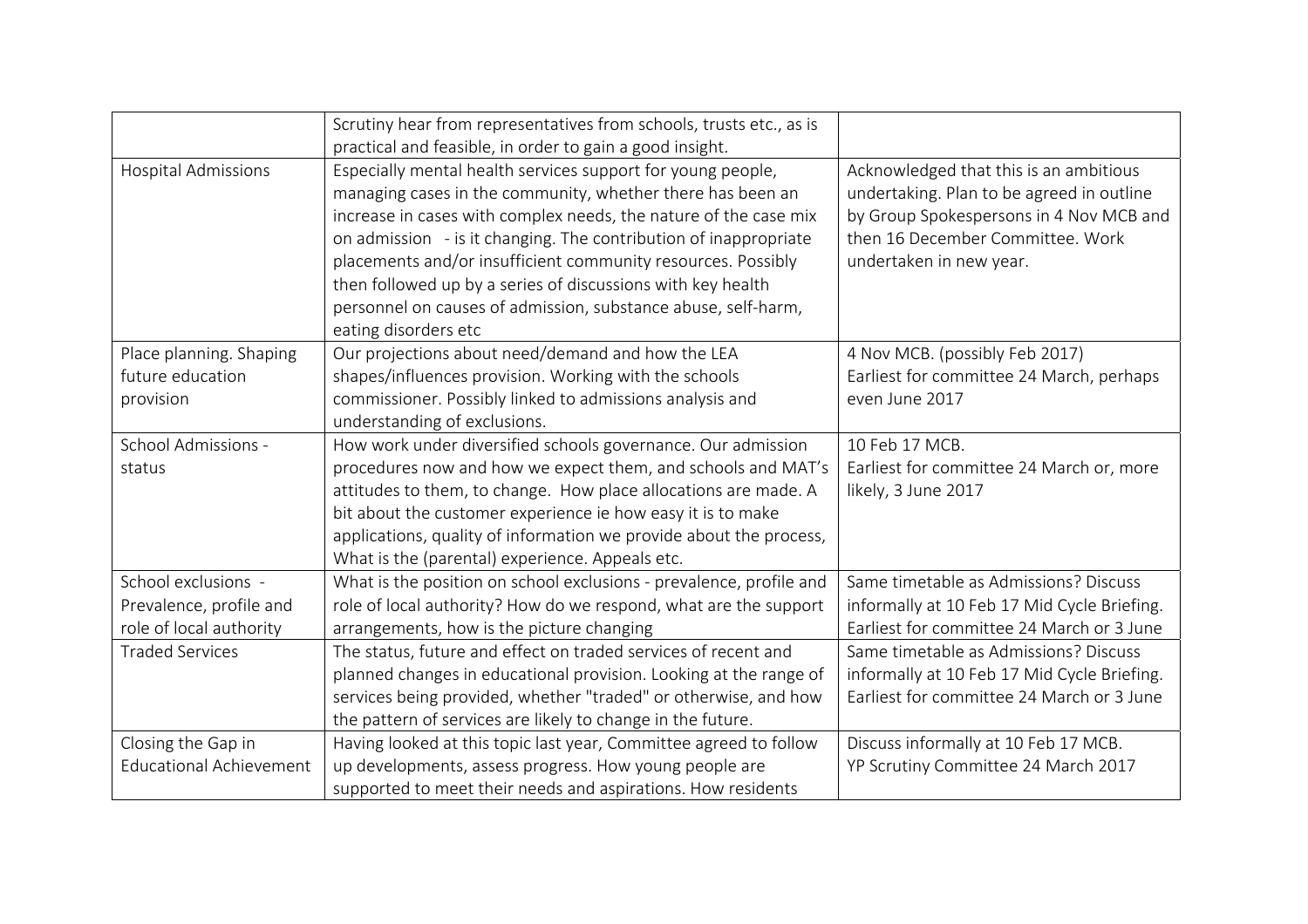|                                                                                           | learn throughout their lives, are skilled and ready for Employment<br>and fulfil their potential. Would be a review of the strategy.<br>Essentially, are the objectives of the strategy being met?                                                                                                                                                                                                                                                              |                                                                                                                                     |
|-------------------------------------------------------------------------------------------|-----------------------------------------------------------------------------------------------------------------------------------------------------------------------------------------------------------------------------------------------------------------------------------------------------------------------------------------------------------------------------------------------------------------------------------------------------------------|-------------------------------------------------------------------------------------------------------------------------------------|
| Pupil Premium                                                                             | Challenging the use of the pupil premium.<br>How schools use the pupil premium<br>An understanding of local practices and what works best<br>and comparing local schools' application of the funding<br>and schools in other councils.<br>Outcomes - which children appear to be benefitting.<br>Do all schools comply with their statutory obligations with<br>regards to publication                                                                          | MCB initial discussion.<br>22 July 2017<br>YP Scrutiny Committee 8 September 2017<br>May be rolled into work on Closing the<br>Gap. |
| Supporting<br>Underperforming Schools<br>- especially those in<br><b>Special Measures</b> | The Department for Education has issued new guidance for local<br>authorities and Regional Schools Commissioners entitled: 'Schools<br>causing concern. Intervening in failing, underperforming and<br>coasting schools. How is this being responded to? How does the<br>authority address its statutory requirements such as: requiring<br>schools to "enter into arrangements", specified support; appoint<br>additional governors; suspend delegated budget. | July MCB initial discussion. Committee<br>meeting 8 September 2017, or later                                                        |
| Early Intervention in<br>Schools on Smoking,<br>Drugs, Alcohol                            | Need to do a project plan. Agree with group spokespersons                                                                                                                                                                                                                                                                                                                                                                                                       | Currently planned for March 2017. Suggest<br>move to July MCB then 8 September 2017<br>committee                                    |
| <b>Short Breaks</b><br>Implementation                                                     | Jane will be invited come back with a report on how the year has<br>gone since the provision on short breaks was agreed in March<br>2016. Discussion to be held on whether the subject shroud be<br>more wide ranging with an analysis of support for SEND.                                                                                                                                                                                                     | 22 July 2017<br>Mid Cycle Briefing                                                                                                  |
| Roles and Responsibilities<br>of Parent Governors                                         | Group Spokespersons think It would be useful to review the<br>changing role of governors and their responsibilities for<br>performance. There is a desire to understand better the new lines<br>of accountability: How can we be sure about the integrity of                                                                                                                                                                                                    | Initially to Feb MCB and probably an item<br>for the subsequent Committee meeting on<br>9 June 2017                                 |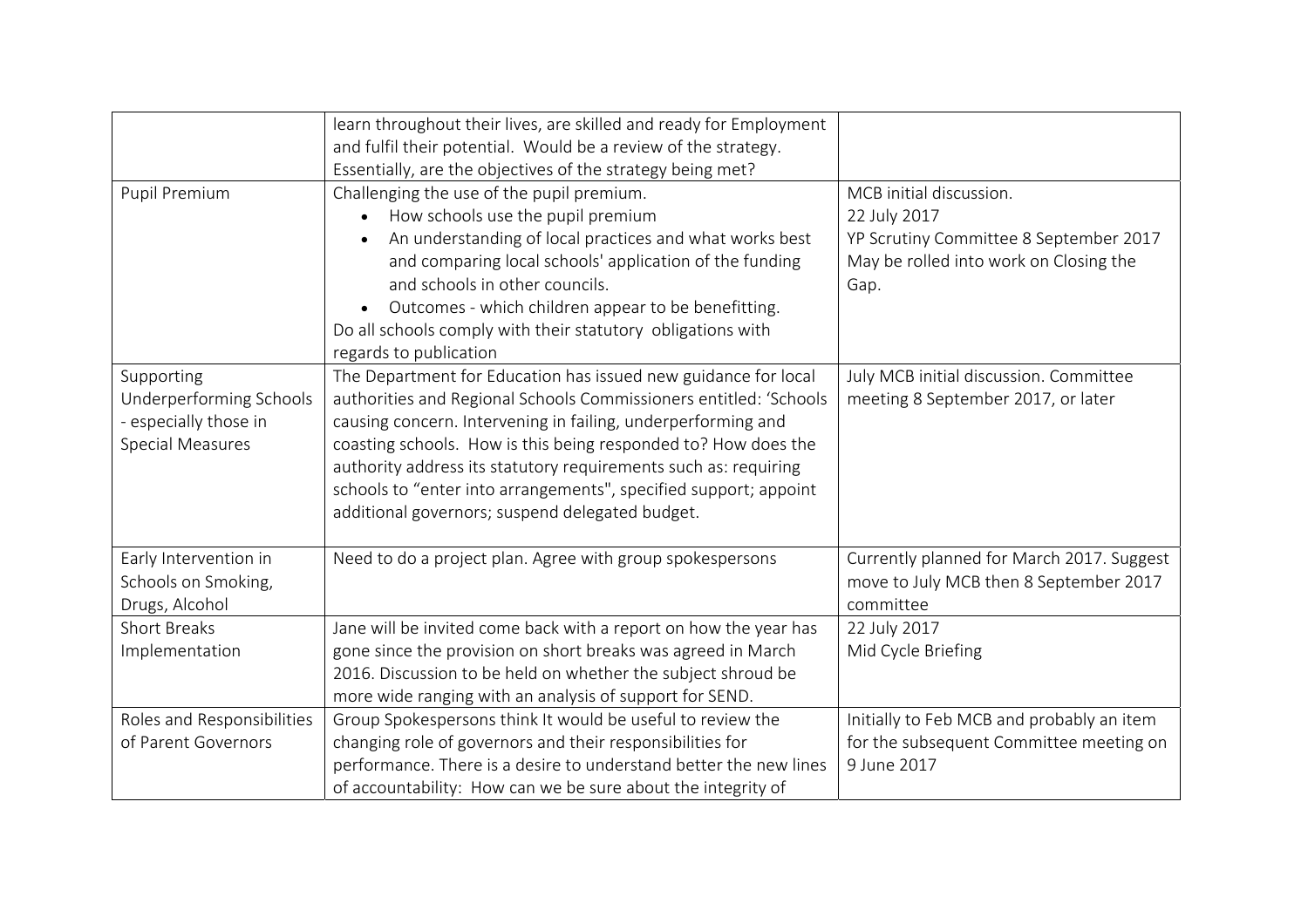| financial information and the robustness of controls and risk     |  |
|-------------------------------------------------------------------|--|
| management; are governance arrangements ensuring that school      |  |
| bodies, governors in particular, are applying appropriate values  |  |
| and exhibiting appropriate behaviour.                             |  |
| What is the picture regarding effective governance and the extent |  |
| to which schools are transparent and open about their decision    |  |
| making?                                                           |  |
| How the local authority provides training and support,            |  |
| information and clerking services.                                |  |
| With whom do councillors, as community leaders in particular,     |  |
| need to work.                                                     |  |